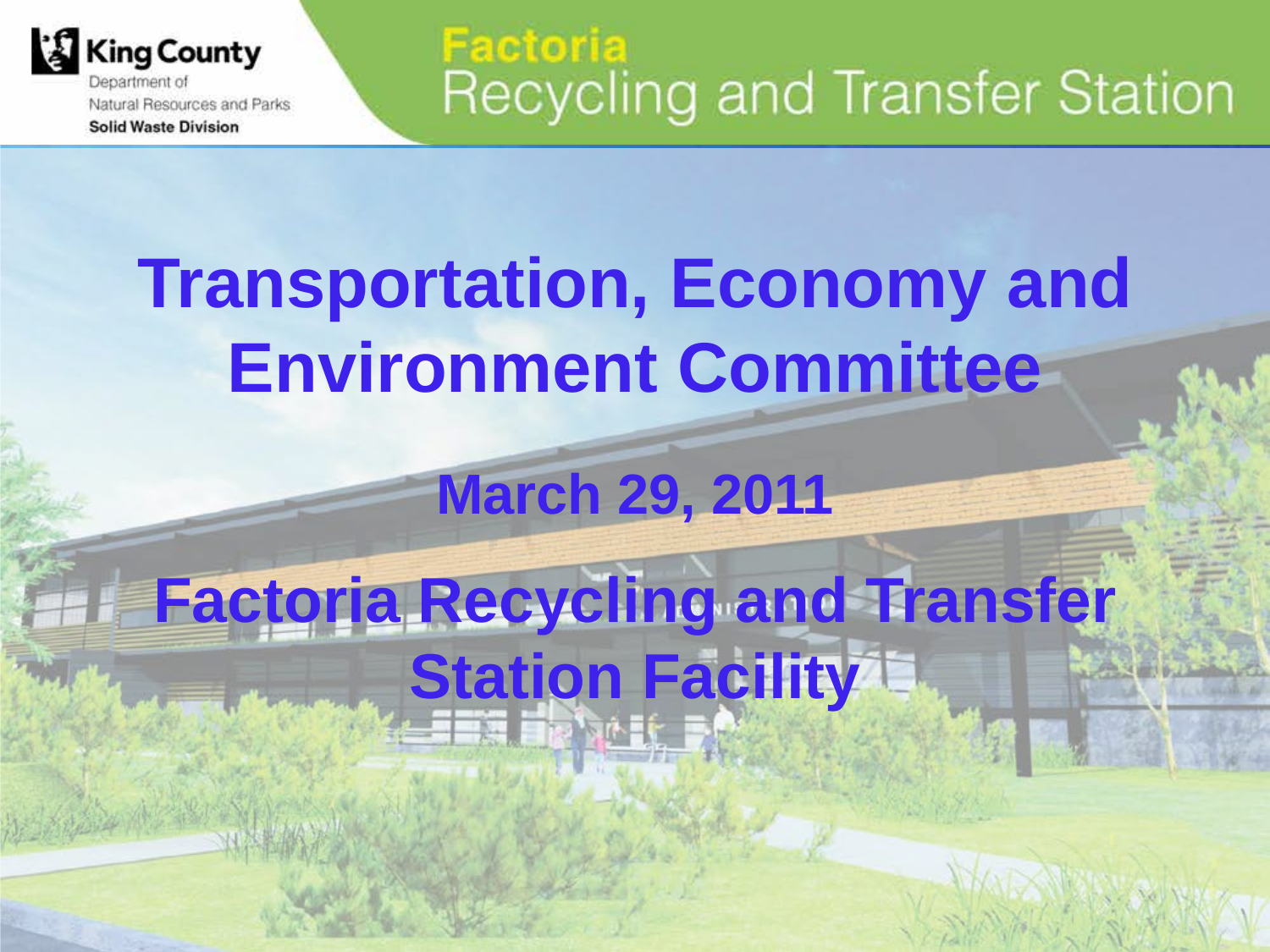

# **Transfer System**

- **Factoria is one of 10 transfer facilities that serves King County**
- **Consolidates small loads into larger loads**
- **Solid Waste Transfer & Waste Management Plan approved by King County Council in 2007 calls for replacement**

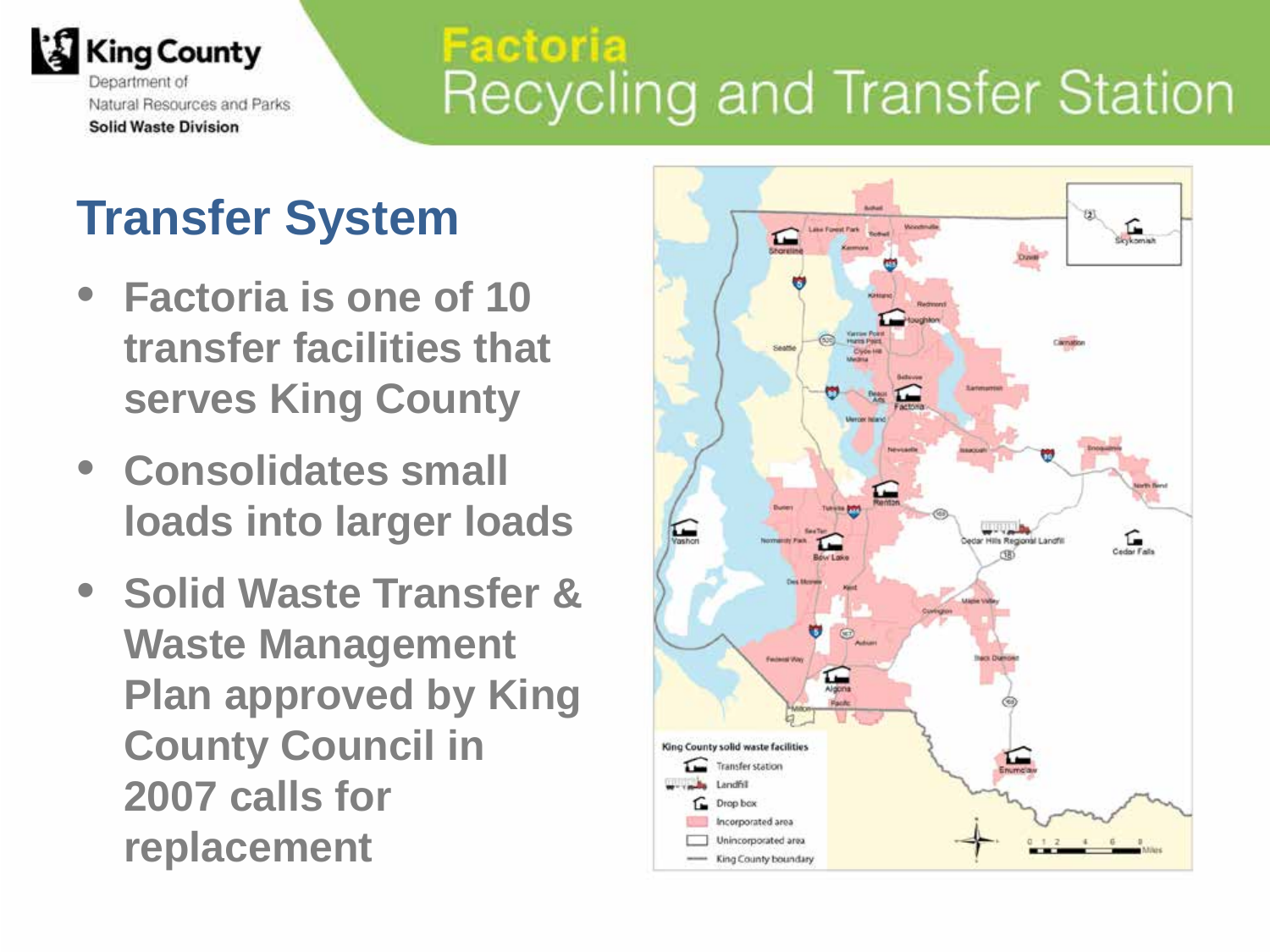

#### **Current Conditions**

- **Constructed in the mid-1960s**
- **Limited space and services**
	- § **No recycling services**
	- § **Constrained household hazardous waste (HHW) service area**
	- § **Inadequate roof clearance**

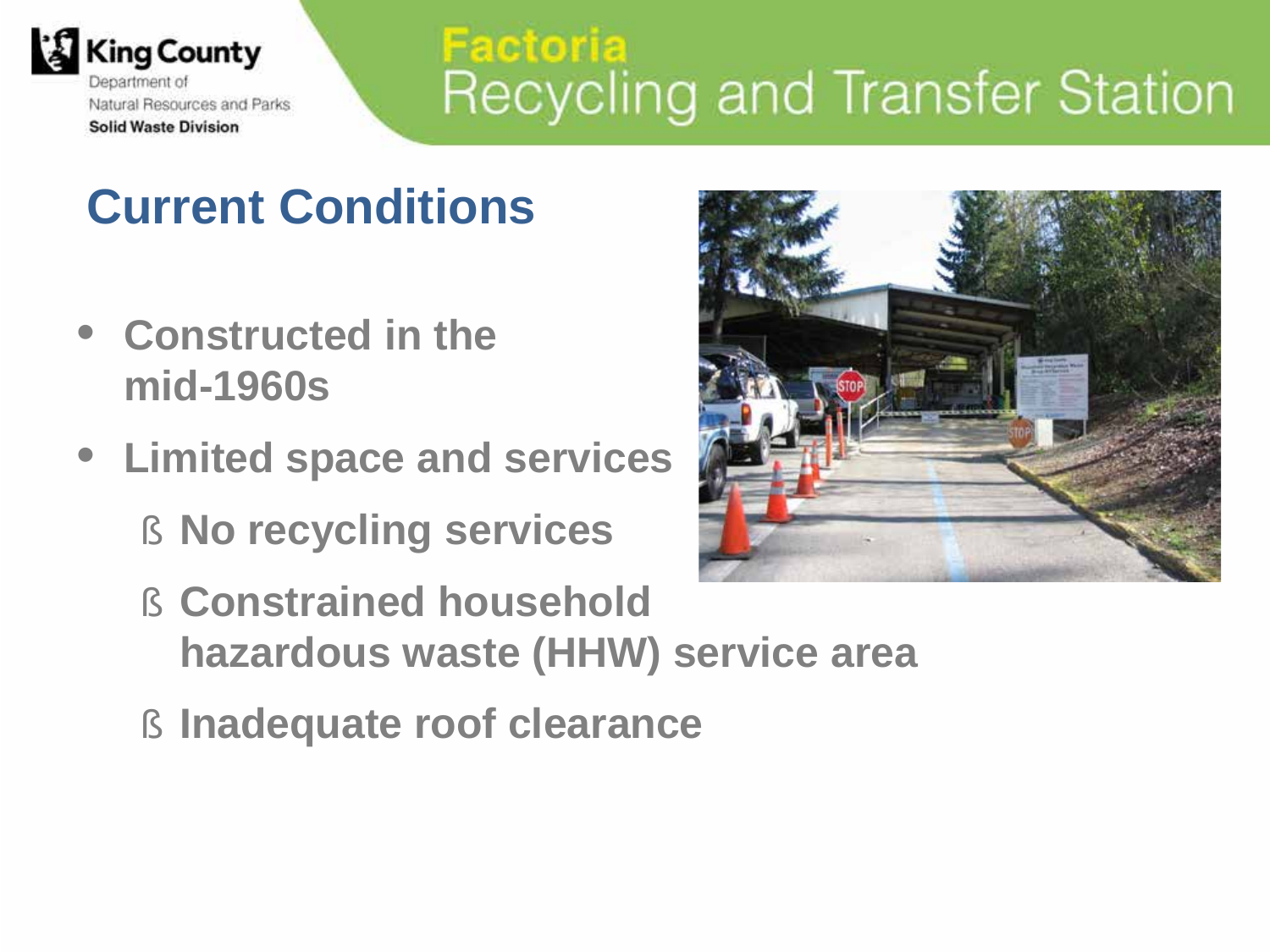

#### **Facility Master Plan**

| <b>What it is:</b> |                                             |                                                                        | What it is not:                           |
|--------------------|---------------------------------------------|------------------------------------------------------------------------|-------------------------------------------|
|                    | • A guide for how we<br>redevelop the site: |                                                                        | A detailed design or<br>construction plan |
|                    |                                             | How we use the site                                                    |                                           |
|                    |                                             | <b>§</b> What type of buildings<br>we need for the<br>planned services |                                           |
|                    |                                             | <b>How the site will be</b><br>operated                                |                                           |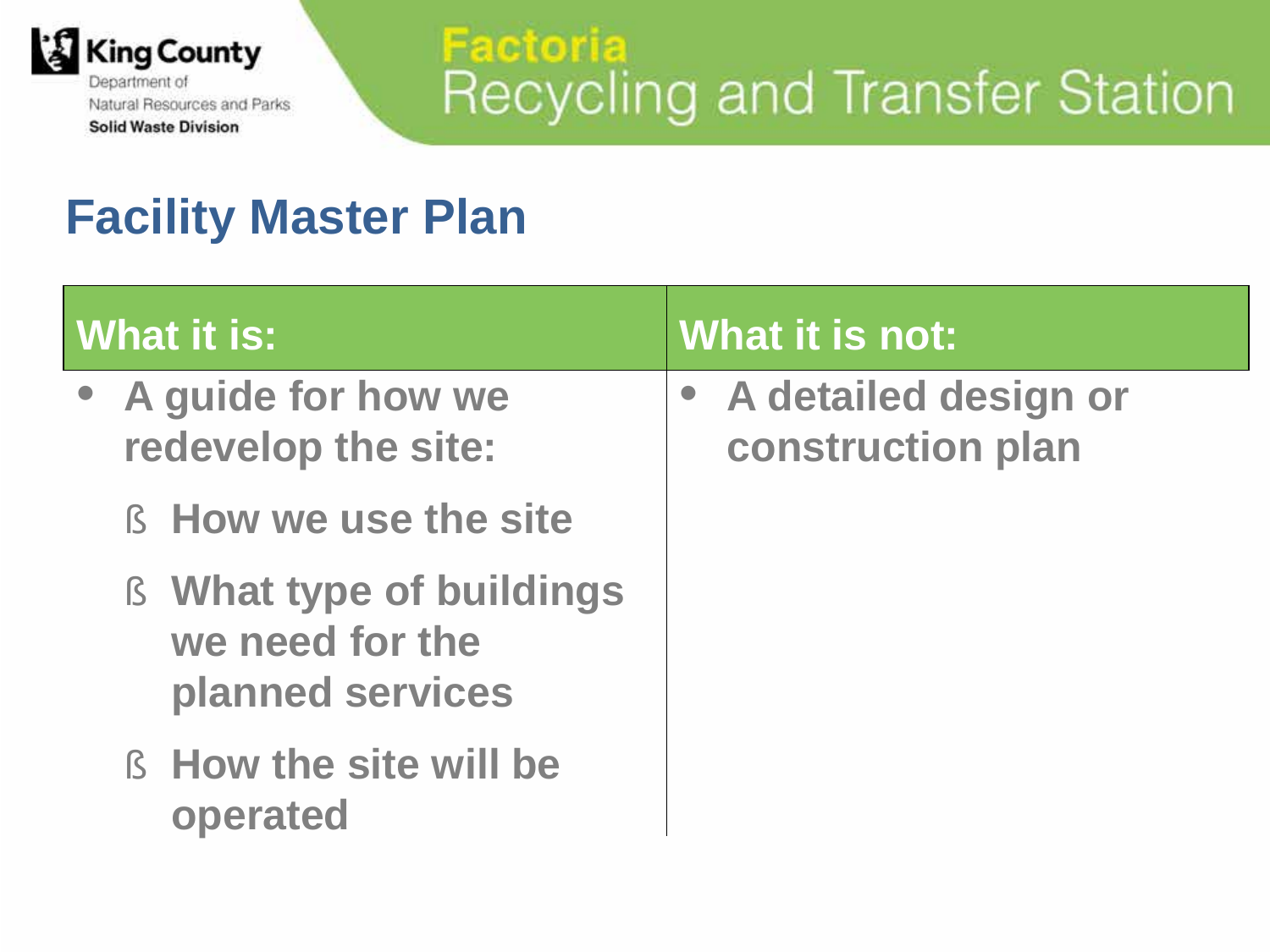

#### **Guiding Principles for the Facility Master Plan Development**

- **The Facility Master Plan will include the following concepts:**
	- § **Sustainability**
	- § **Flexibility in operation**
	- § **Traffic Management**
	- § **Land development / Land use**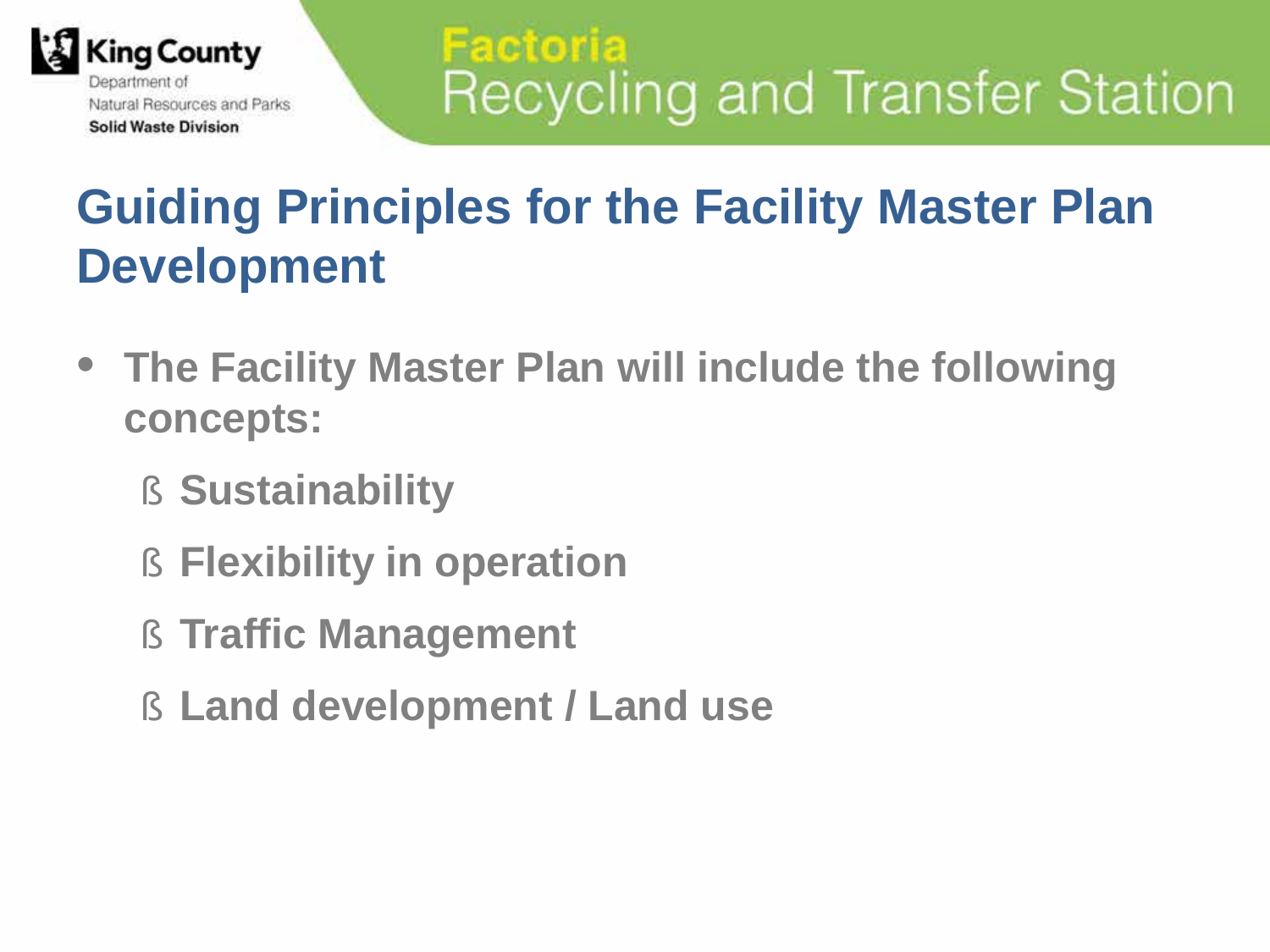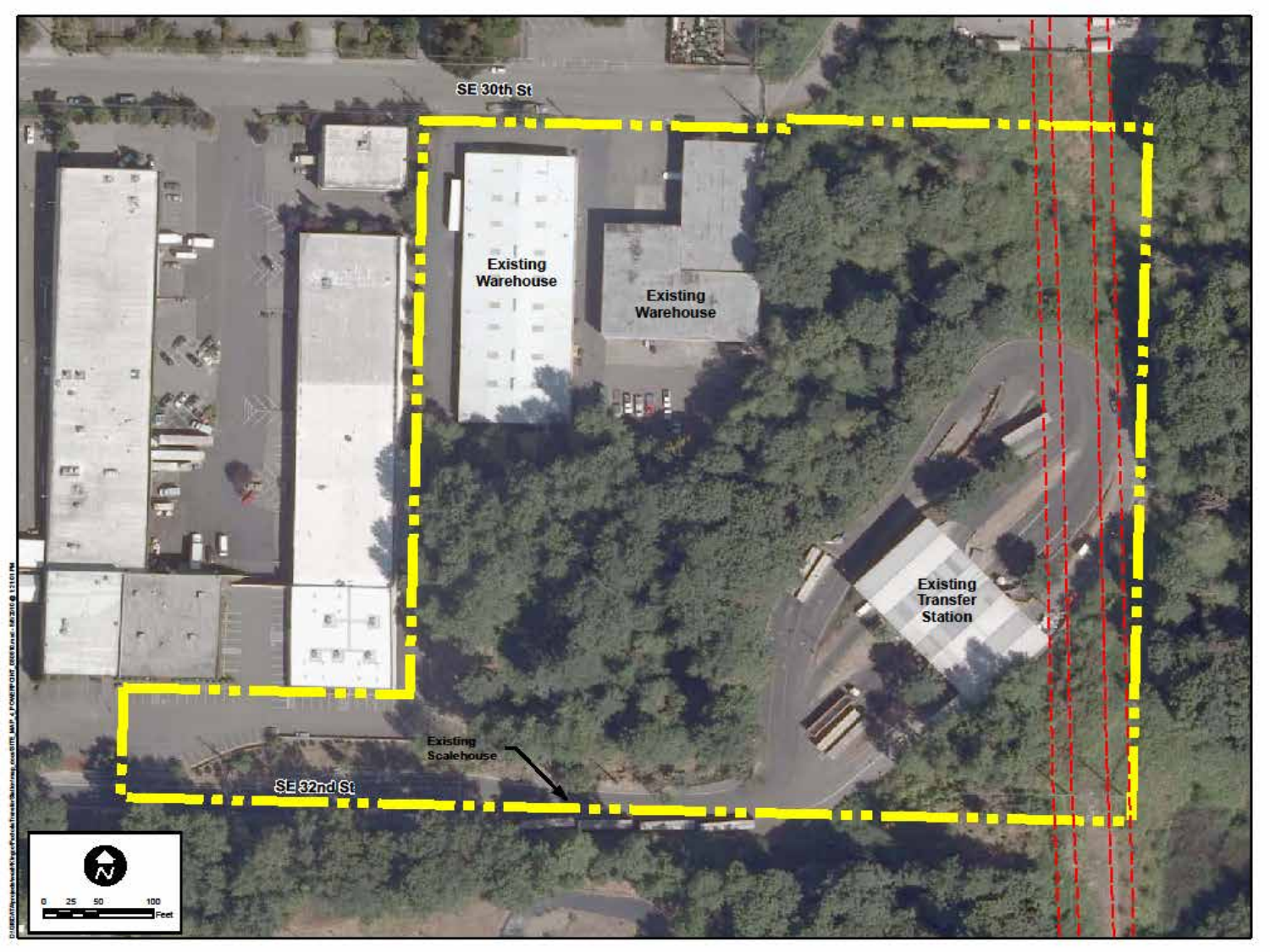

## **Site Constraints**

- **Onsite and adjacent wetlands and streams**
- **Parcel size**
- **Steep slopes**
- **Utilities (underground pipelines, overhead power lines)**
- **Continuous operation of transfer station during construction**







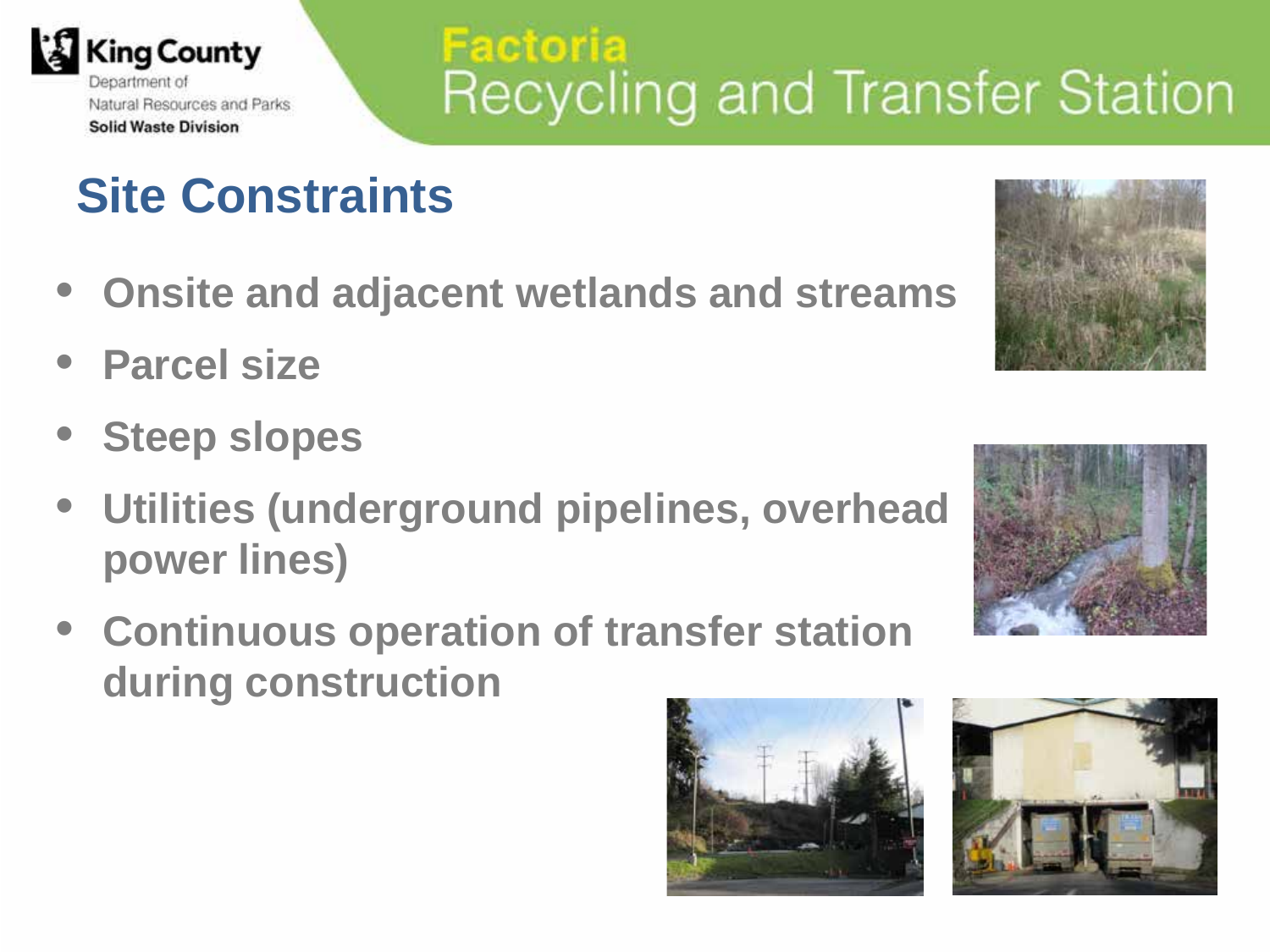

#### **Level-of-Service Criteria**

- **Recycling opportunities**
- **Customer time onsite**
- **Queuing**
- **Minimum roof clearance**



- **Three days emergency storage capability**
- **Ability to efficiently compact waste**

**From adopted Transfer and Waste Management Plan, 2007**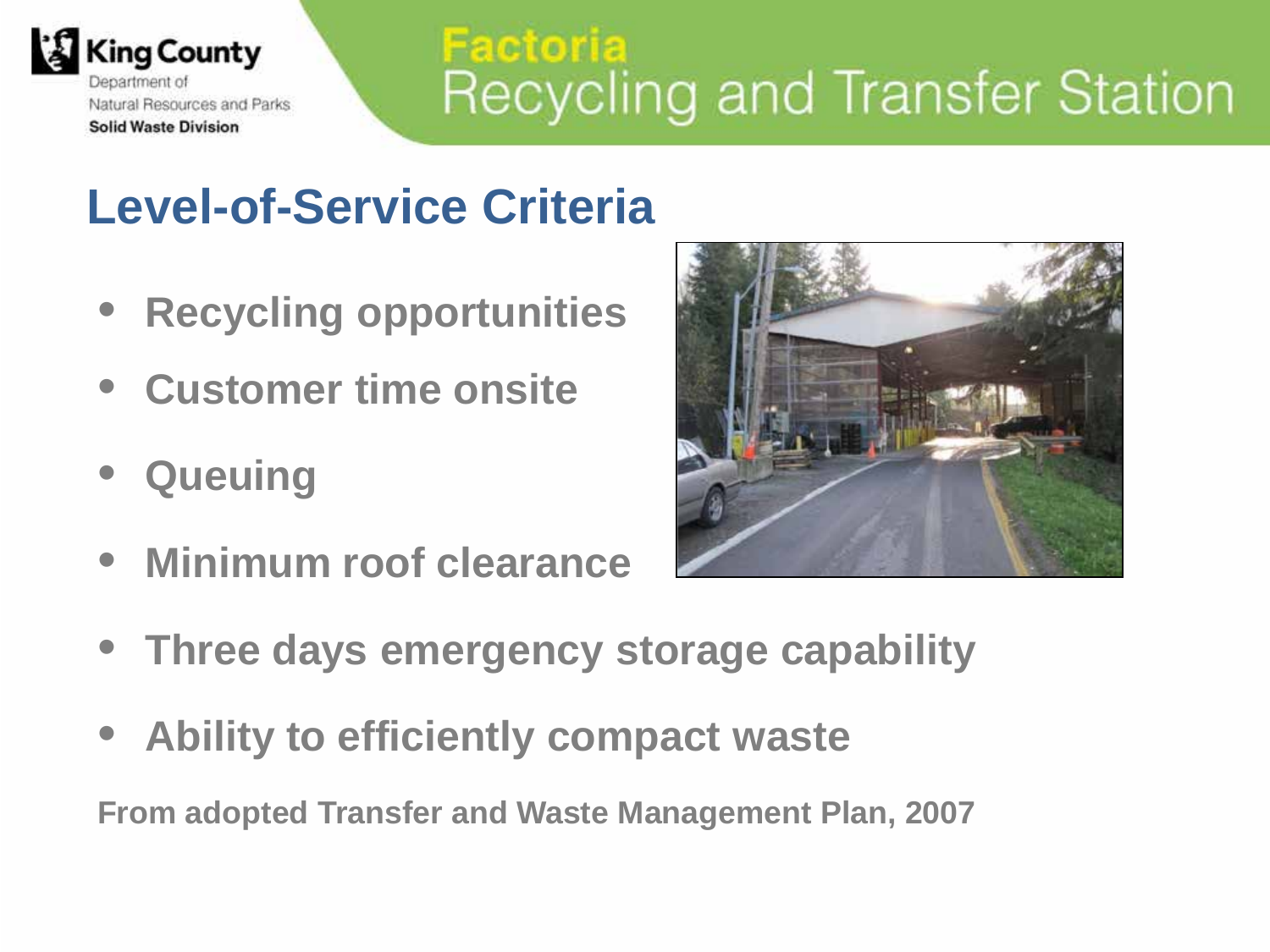#### **Key Features**

- **Enclosed Station**
- **Additional traffic queuing capacity at site entrance**
- **Adjacent HHW/recycling with additional parking areas**
- **Phased construction to allow for continuous operation**
- **Separation of Commercial, self-haul and container-chassis traffic**

**CONTAINER CHASSIS PARKING TRANSFER CLING STATION REC SELF-HAUL COMMERCIAL ADMINISTRATION** 

SE 30TH STREET

**SCALE PLAZA** 

SE 32<sup>nd</sup> STREET

**Site Plan**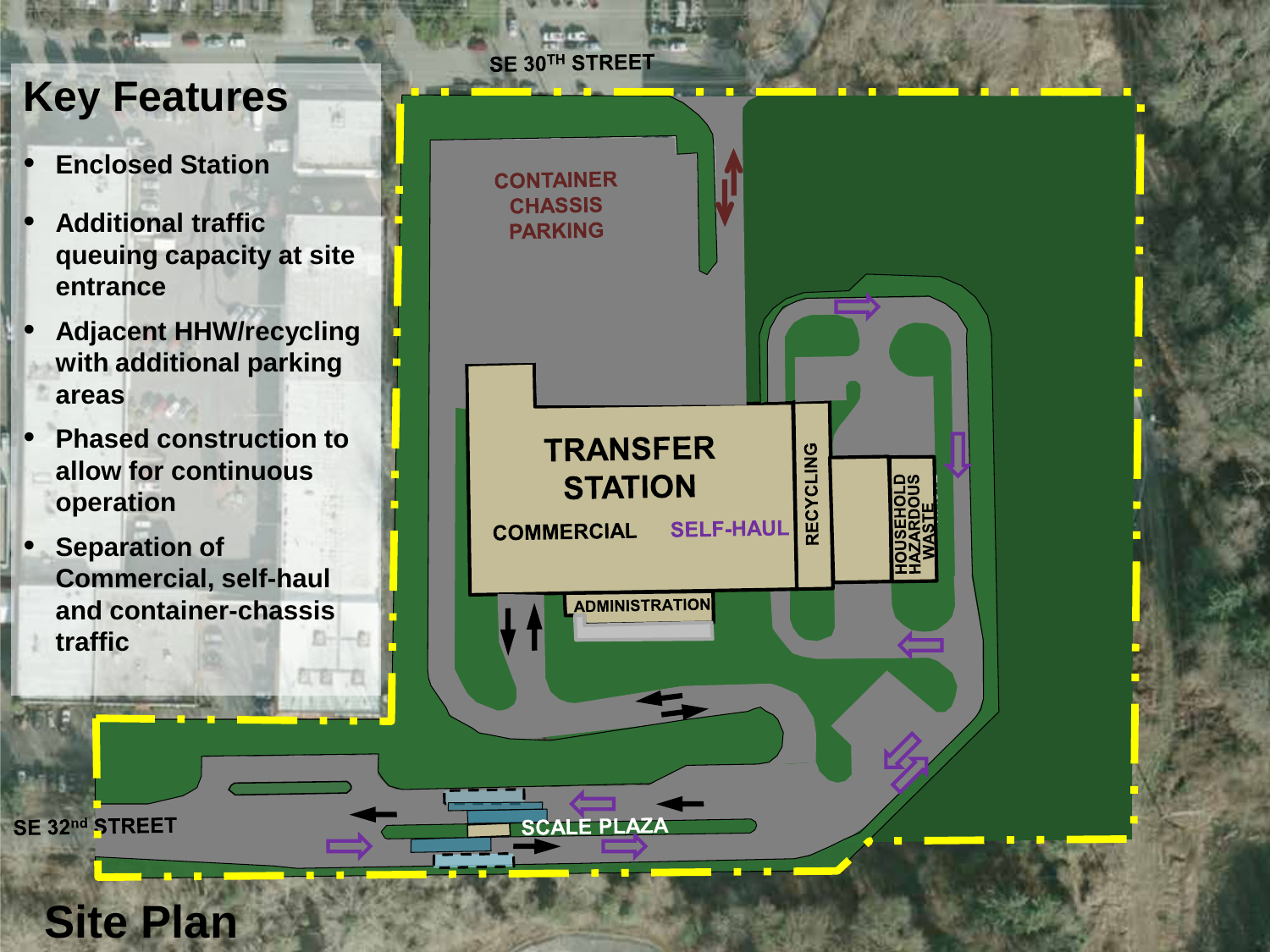